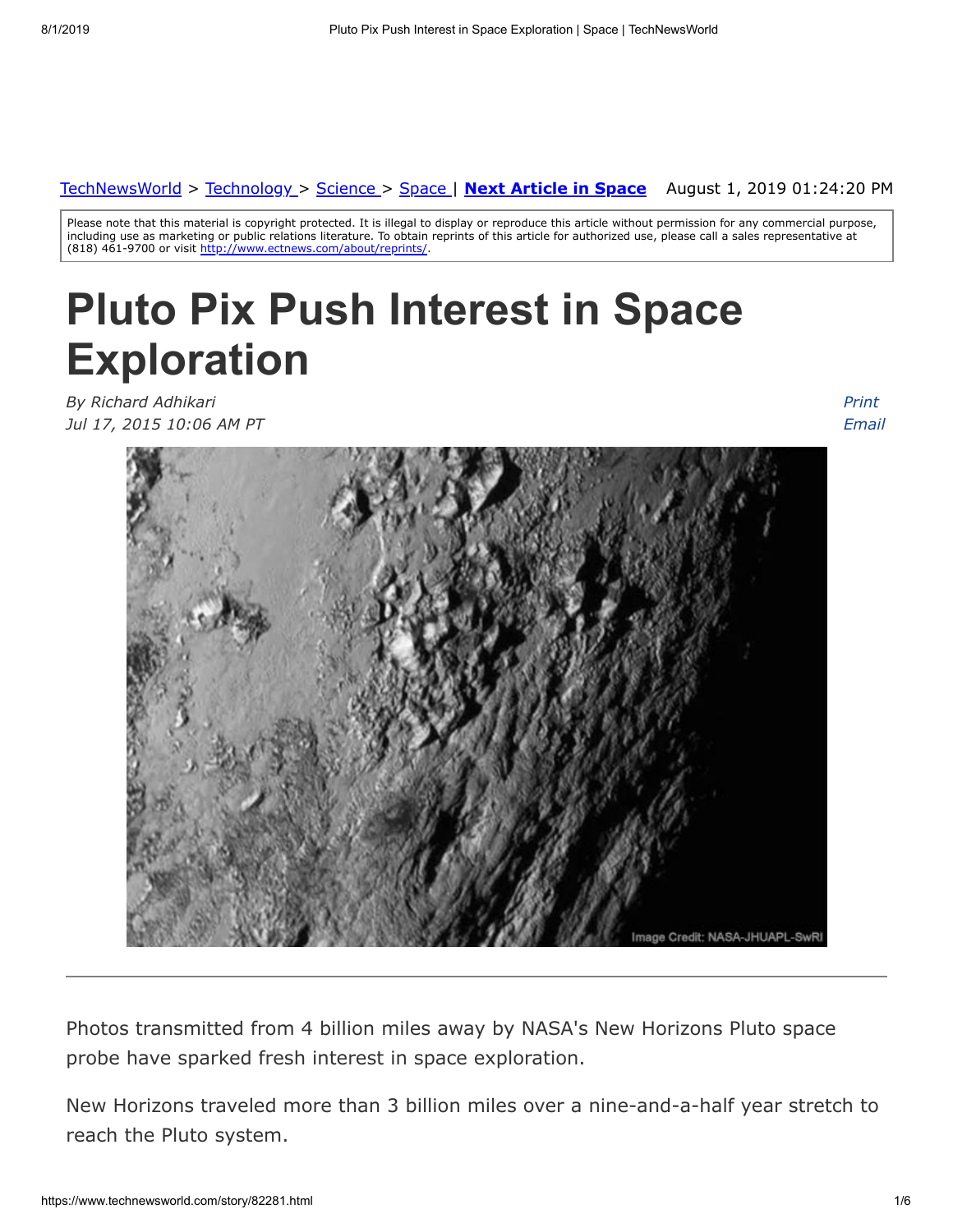A close-up image of a region near Pluto's equator shows a range of mountains reaching up to 11,000 feet in height (see above). The lack of craters suggests they're relatively new.

"This is one of the youngest surfaces we've ever seen in the solar system," said Jeff Moore, geology, geophysics and imaging team leader at NASA's Ames Research Center.

The latest image is a view of Charon, the largest of Pluto's five moons. It shows an interesting feature NASA describes as a "mountain in a moat" -- a depression with a peak in the middle. New Horizons took this shot from a distance of 49,000 miles, about an hour and a half before it made its closest approach to Pluto.



An earlier image of Charon surprised scientists because its apparently unmarked surface raises questions about how it escaped being hit by asteroids and other space debris.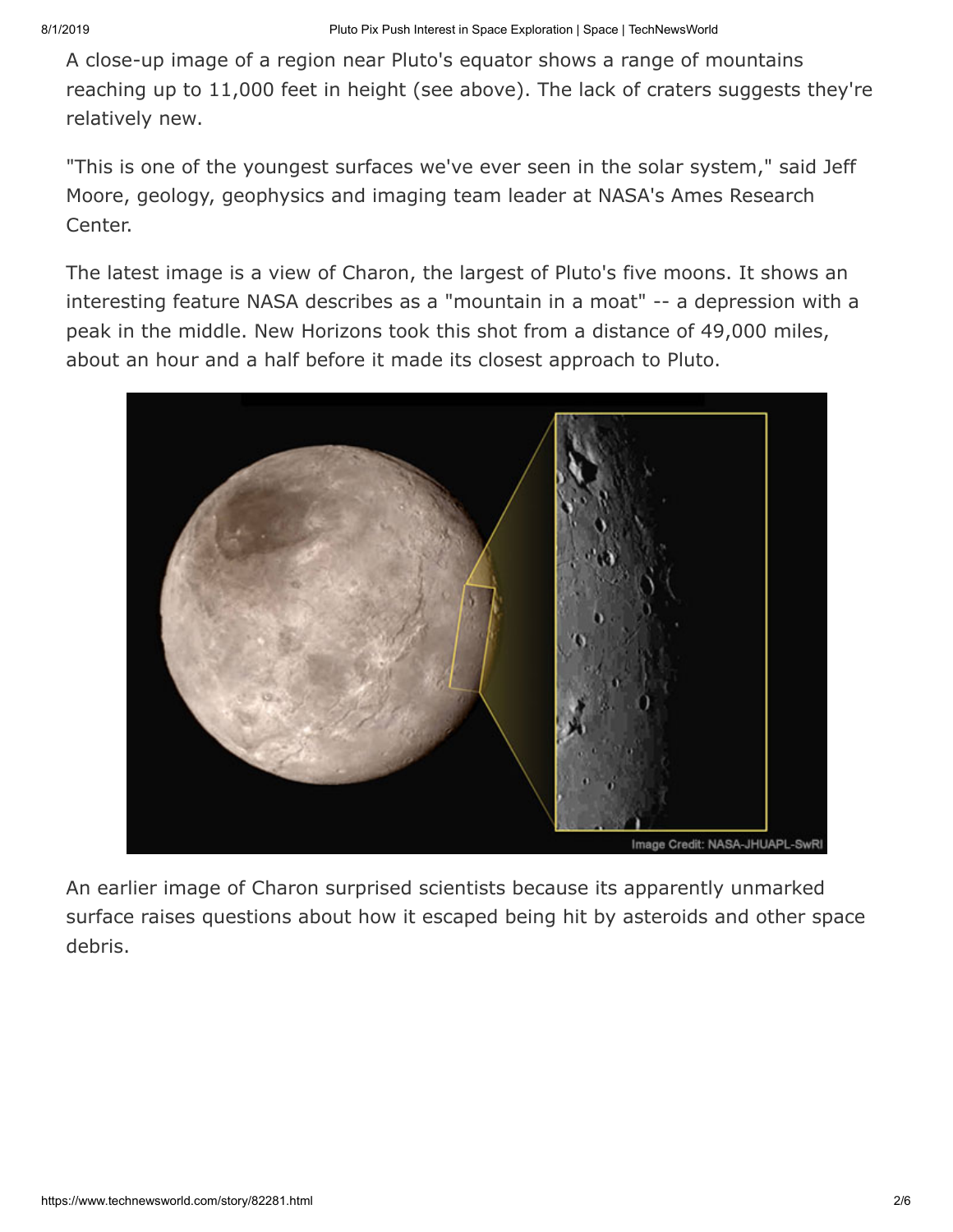

An image of Hydra, the outermost known of Pluto's moons, seems to show it is coated with water ice. New Horizons captured that image when it was approximately 400,000 miles away from the distant moon. Though pixellated, the image reveals important information about Hydra's physical properties, including the size and shape of the moon and other structural details.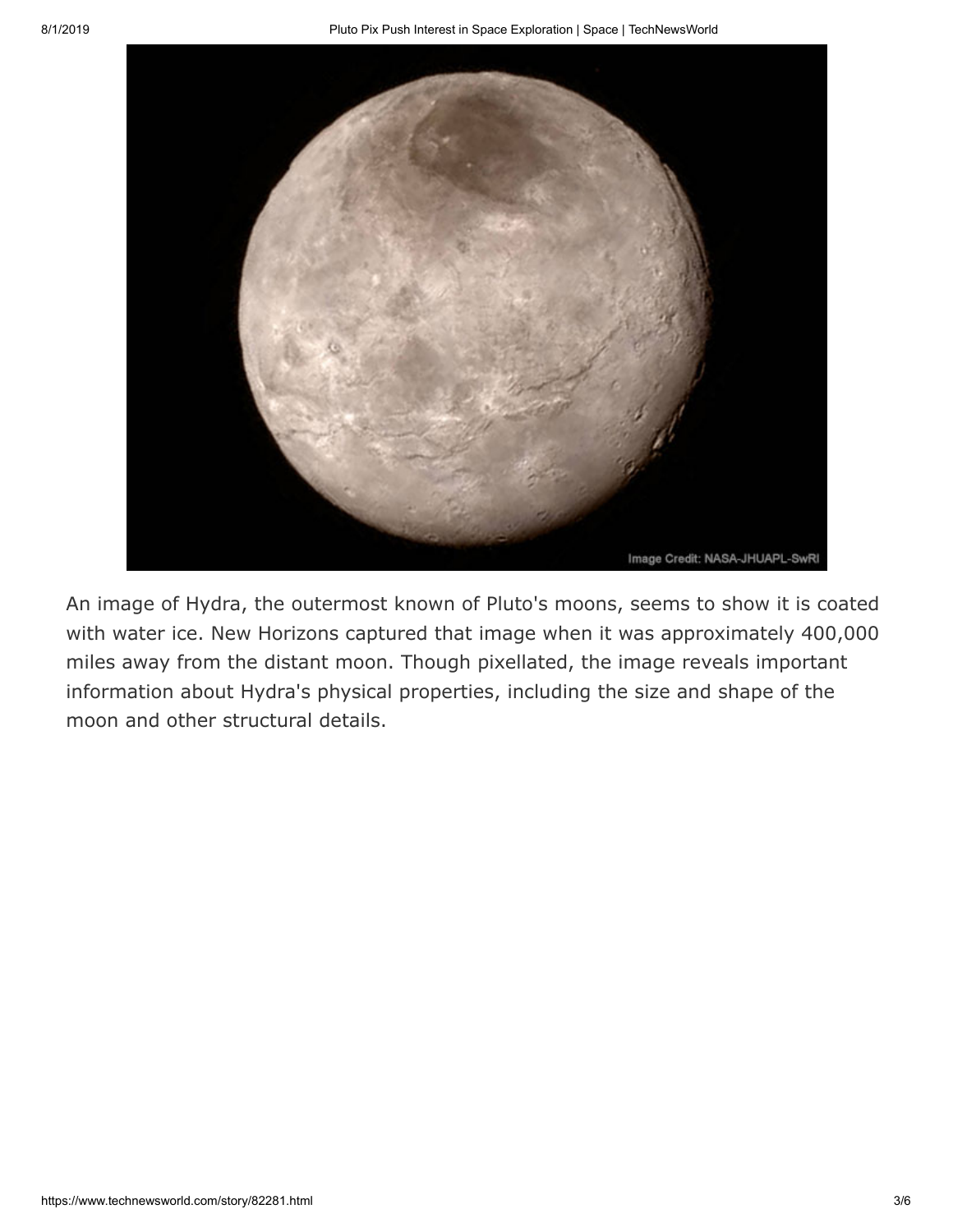

#### **New Awakening?**

The general U.S. populace seemed to have settled into ho-hum mode, judging by its tepid reactions to previous achievements in space exploration, but NASA seems to have ignited renewed excitement with the New Horizons mission.

"Without a doubt, we're seeing terrific public interest," said Kevin Cook, vice president of marketing and communications at the [Space Foundation.](http://www.spacefoundation.org/)

Such discoveries "could impact how we do things on Earth and lead to improved technology for everyday life," he told TechNewsWorld.

#### **What Else New Horizons Discovered**

New Horizons' photos show that Charon has a 600-mile-long swath of cliffs and troughs, which suggest that internal geological processes created widespread fracturing of the moon's crust, including a canyon between four and six miles deep on the moon.

In contrast, the Grand Canyon is only 6,000 feet -- just over a mile -- at its deepest.

Dark surface markings deep in Charon's north polar region have a diffuse boundary, which might indicate a thin deposit or stain on the surface. NASA team members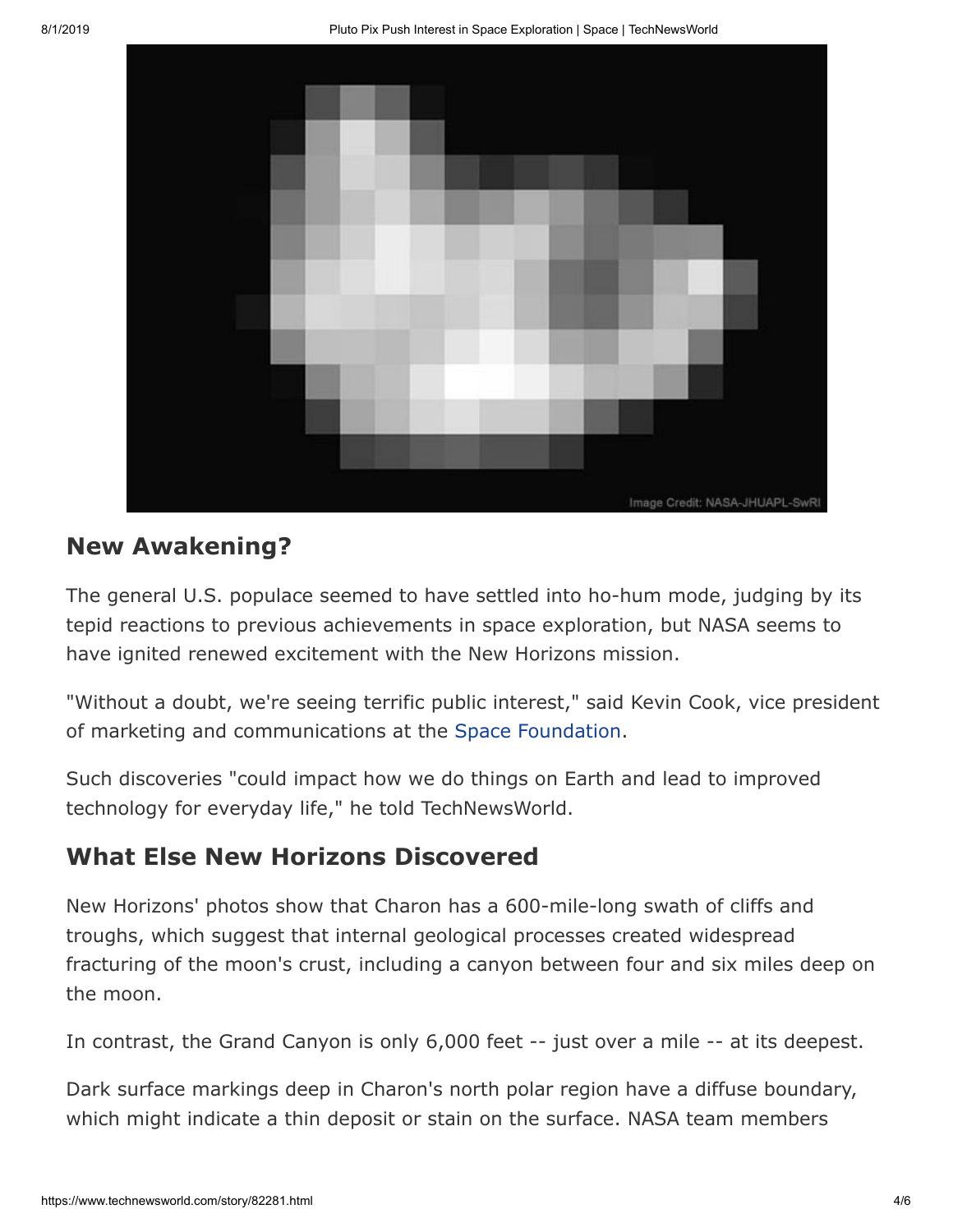nicknamed the region "Mordor," after the dark land in J.R.R. Tolkien's *The Lord of the Rings*.

#### **The Mountains of the Moon**

The mountains of Pluto probably were formed about 100 million years ago.

That makes them very young, considering the solar system is more than 4.5 billion years old, and suggests the region they're in -- which covers about 1 percent of Pluto's surface -- might still be geologically active now.

However, Pluto can't be heated by gravitational interactions with a much larger planetary body, which is how such mountain ranges usually are formed on icy moons.

That gives rise to questions about just how the mountains were formed, and may cause scientists to rethink what powers geological activity on other icy worlds.

### **Flying in a Winter Wonderland**

The Pluto system is a scientific wonderland, according to [Johns Hopkins University](http://www.jhu.edu/). Its Applied Physics Laboratory designed, built and operates the New Horizons spacecraft, and manages the mission for NASA.

For one thing, Charon's diameter is 750 miles, more than half that of Pluto, whereas most satellites are much smaller than their parent planets.

Further, the two bodies orbit about a center of mass that's outside Pluto's surface, known as a "barycenter," so they are considered a double planet. No other double planet exists in our solar system.

Astronomers want to learn how Pluto and its moons were formed, and they want to understand why Pluto and Charon look so different.

Pluto's atmosphere is also of interest. It contains nitrogen, carbon monoxide and methane. The Earth's atmosphere contains only one gas, water vapor, while Mars has two -- water vapor and carbon dioxide.

"We are learning of new surface phenomena and confirmation of the exotic reactions that occur in these outer solar system bodies," said Jekan Thanga, an assistant professor at Arizona State University's [School of Earth and Space Exploration.](http://www.space.asu.edu/)

"Currently, all these discoveries are of great scientific interest," he told TechNewsWorld.